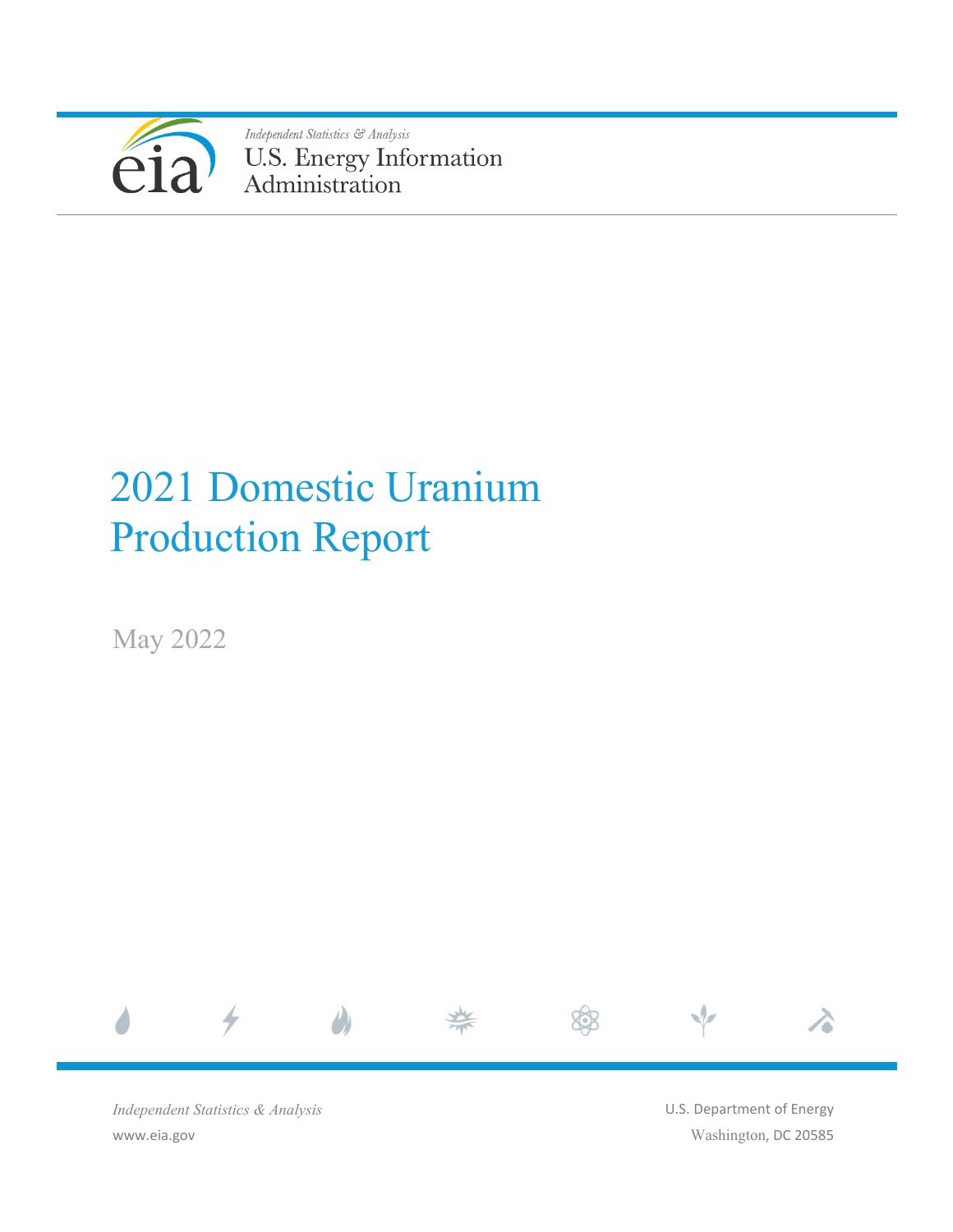This report was prepared by the U.S. Energy Information Administration (EIA), the statistical and analytical agency within the U.S. Department of Energy. By law, EIA's data, analyses, and forecasts are independent of approval by any other officer or employee of the United States Government. The views in this report therefore should not be construed as representing those of the U.S. Department of Energy or other federal agencies.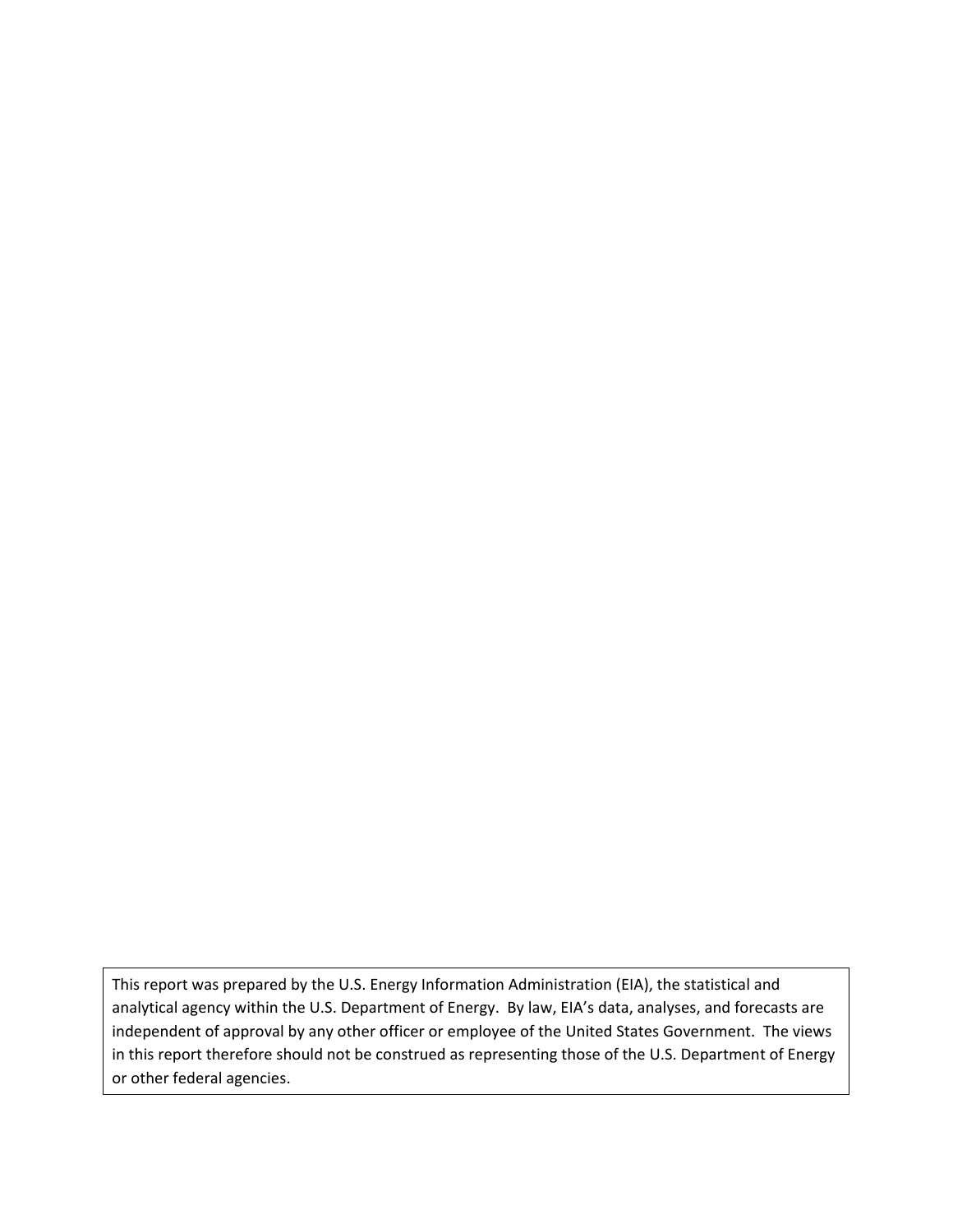# <span id="page-2-0"></span>**Contacts**

EIA's Electricity Supply & Uranium Statistics & Product Innovation Team prepared this report. If you have questions about this report, [email](mailto:InfoNuclearData@eia.gov) us.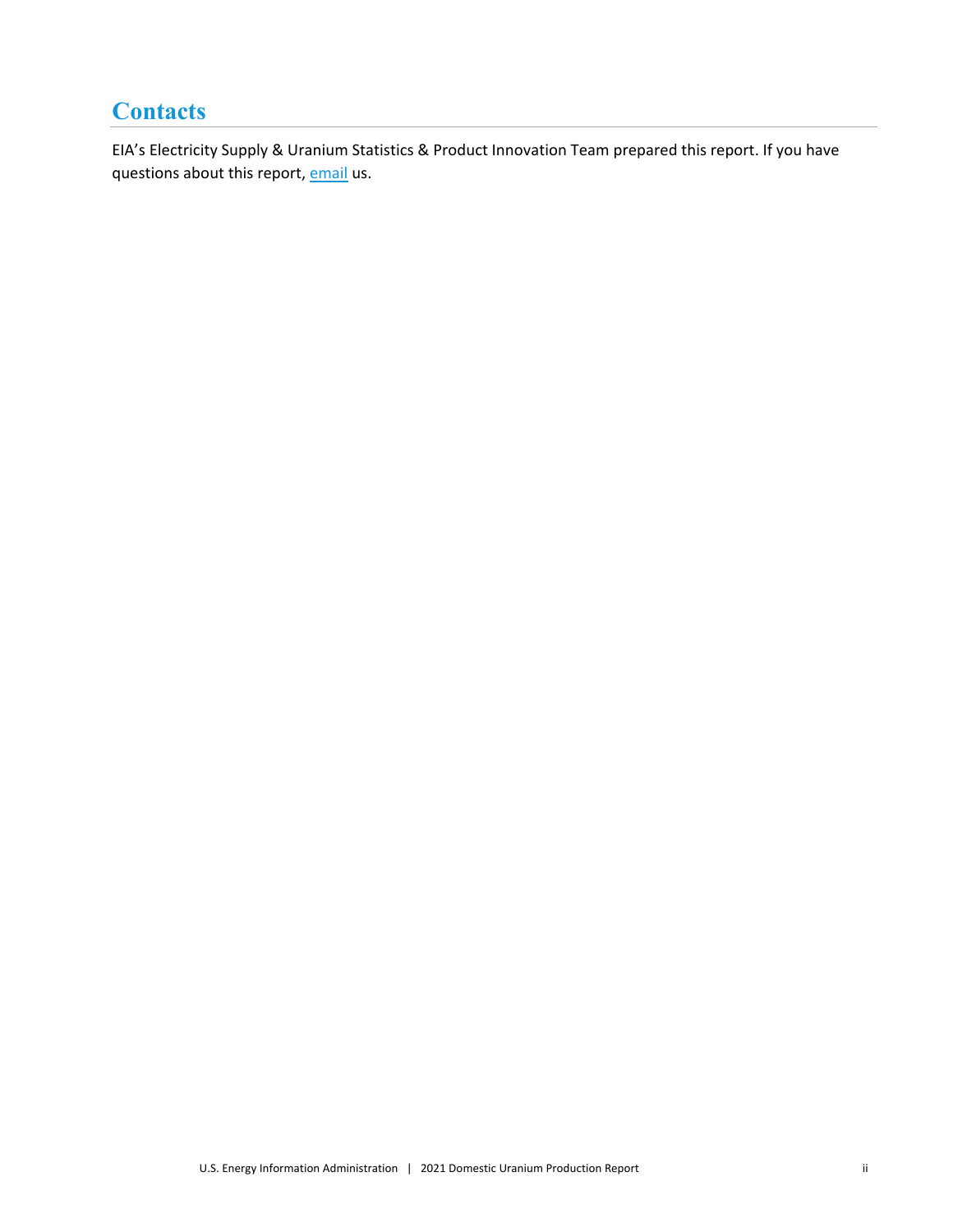# **Contents**

# **Tables**

| Table 4. U.S. uranium mills and heap leach facilities by owner, location, capacity, and operating status at end |  |
|-----------------------------------------------------------------------------------------------------------------|--|
|                                                                                                                 |  |
| Table 5. U.S. uranium in-situ recovery plants by owner, location, capacity, and operating status at end of the  |  |
|                                                                                                                 |  |
|                                                                                                                 |  |
|                                                                                                                 |  |
|                                                                                                                 |  |
|                                                                                                                 |  |
|                                                                                                                 |  |

# **Figures**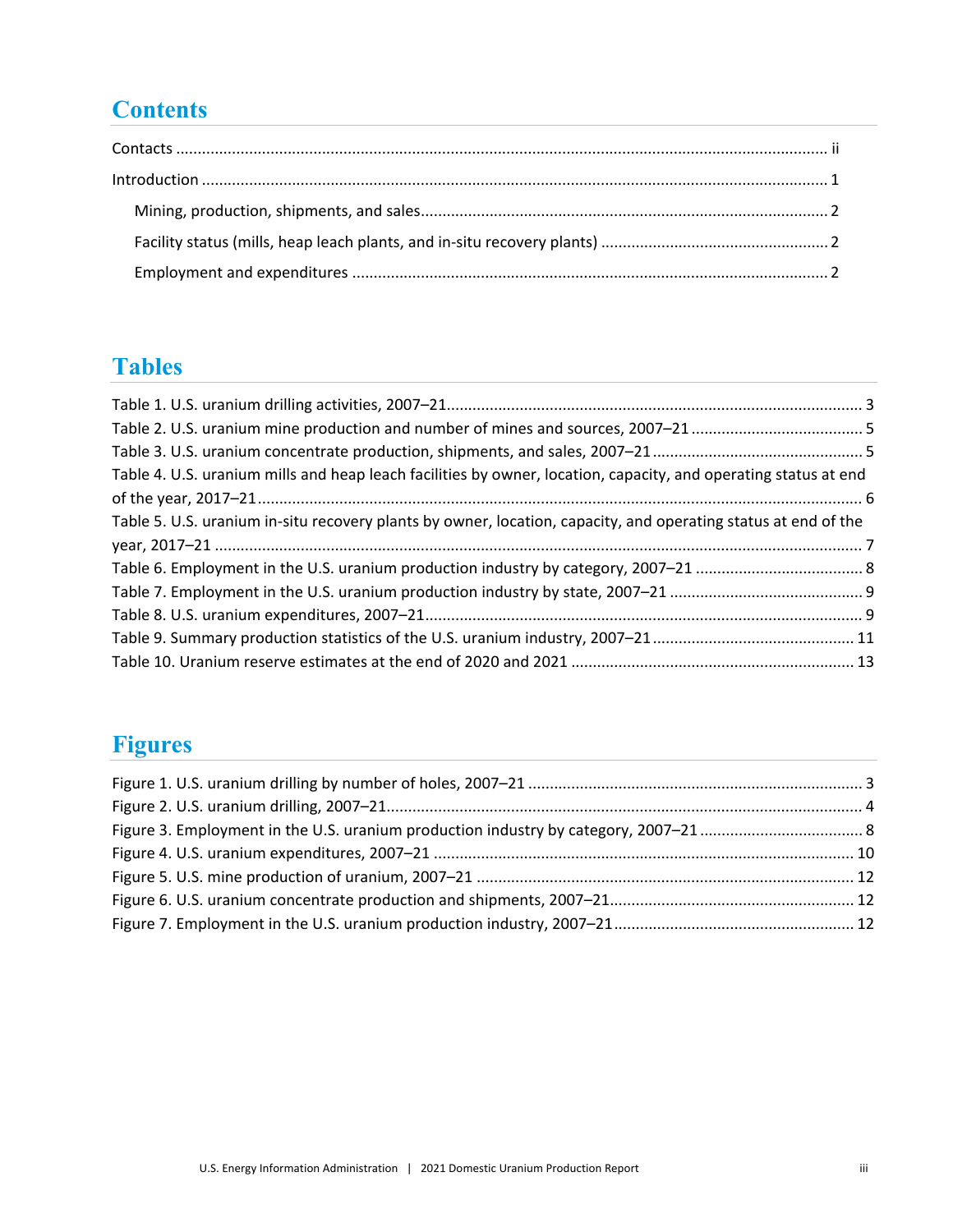# <span id="page-4-0"></span>**Introduction**

In this report, EIA provides detailed data on U.S. uranium production activities from 2007 through 2021.

Data in this report are based primarily on information reported on Form EIA-851A, *Domestic Uranium Production Report (Annual)*, and some information reported on Form EIA-858, *Uranium Marketing Annual Survey*. The Form EIA-851A survey collects data on uranium milling and in-situ recovery processing, feed sources, mining, employment, drilling, expenditures, and reserve estimates. The Form EIA-858 survey includes data collected on uranium contracts and deliveries.

[Previous editions](https://www.eia.gov/nuclear/) of this report are available on our website.

Definitions for terms in this report are available in our **Energy Glossary**.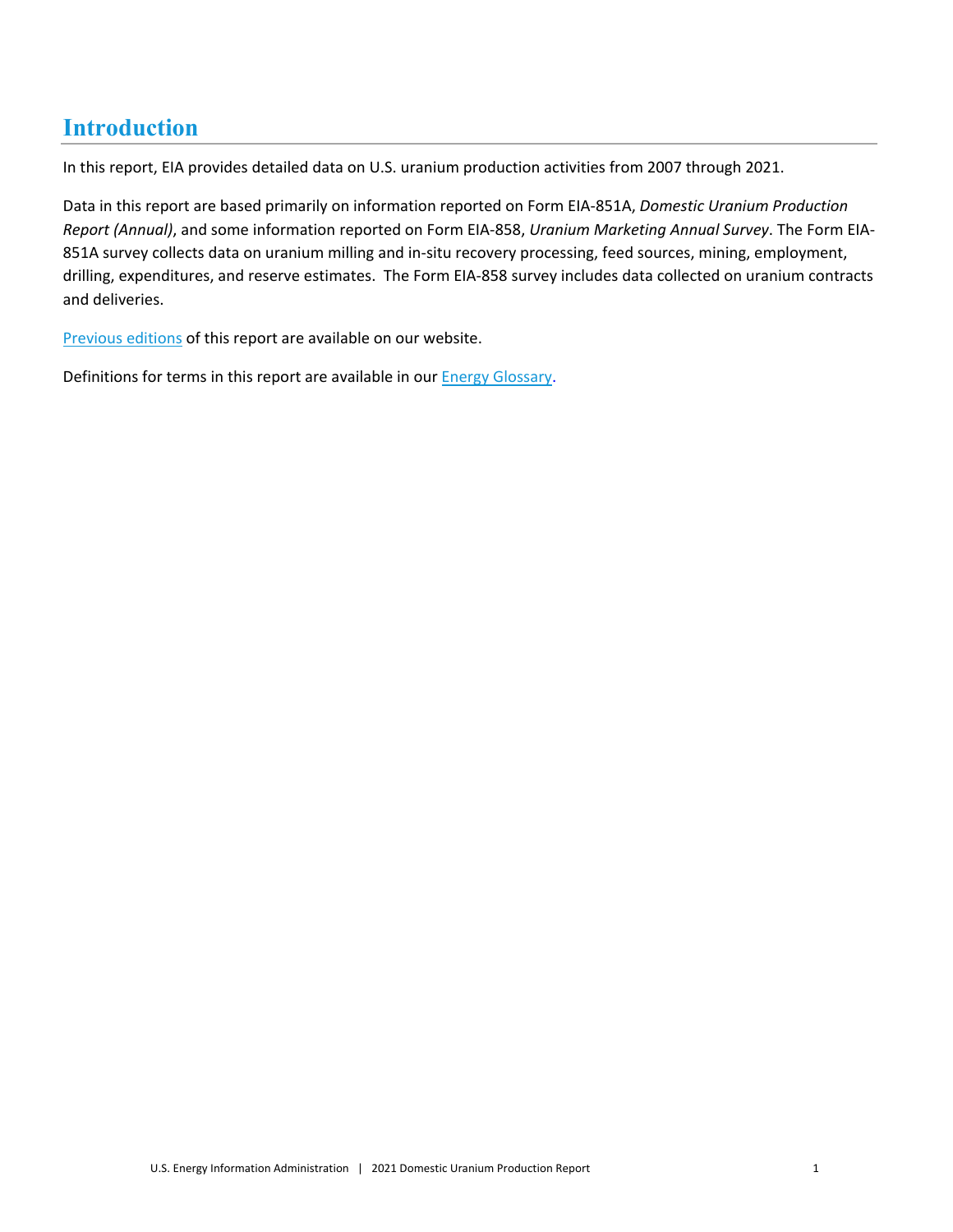# <span id="page-5-0"></span>**Mining, production, shipments, and sales**

U.S. uranium mines produced 21,000 pounds of of triuranium octoxide ( $U_3O_8$ ), or uranium concentrate in 2021. Production data was withheld in 2020 but 2021 production was down 88% from 2019 production levels. The production of uranium concentrate is the first step in the nuclear fuel production process, preceding the conversion of  $U_3O_8$  into UF<sub>6</sub> to enable uranium enrichment, then fuel pellet fabrication, and finally fuel assembly fabrication.

# <span id="page-5-1"></span>**Facility status (mills, heap leach plants, and in-situ recovery plants)**

At the end of 2021, Shootaring Canyon Uranium Mill and White Mesa Mill in Utah and Sweetwater Uranium Project in Wyoming were on standby with a total capacity of 5,750 short tons of material per day. In Wyoming, one heap leach plant was in the planning stages (Sheep Mountain).

Regarding in-situ recovery facilities, at the end of 2021 the Lost Creek Project and the Smith Ranch-Highland Operation in Wyoming were operating with a combined capacity of 7.5 million pounds  $U_3O_8$  per year. Nine in-situ recovery plants were on standby as of the end of 2021 with a combined annual production capacity of 13.8 million pounds U<sub>3</sub>O<sub>8</sub>. Ten in-situ recovery plants were planned for four states: New Mexico, South Dakota, Texas, and Wyoming with a combined annual production capacity of 15 million pounds  $U_3O_8$ .

# <span id="page-5-2"></span>**Employment and expenditures**

Total employment in the U.S. uranium production industry was 207 full-time person-years (one person year is equal to full-time employment for one person) in 2021, a decrease of 8% from the 2020 total.

Total expenditures for land, exploration, drilling, production, and reclamation were \$72.5 million in 2021, 17% lower than in 2020.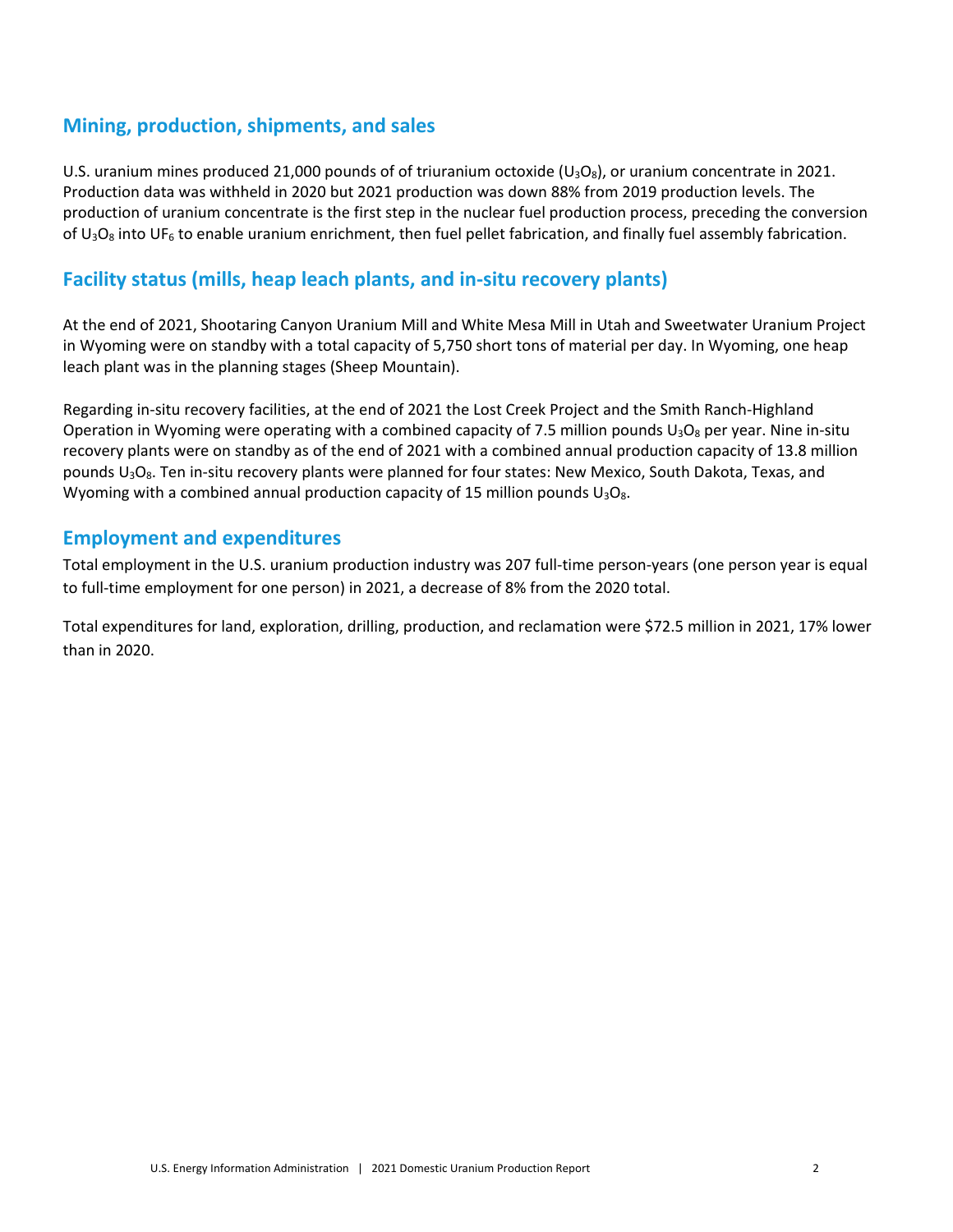|      | <b>Exploration drilling</b> |                    | <b>Development drilling</b> |                    | <b>Exploration and</b><br>development drilling |                    |  |  |
|------|-----------------------------|--------------------|-----------------------------|--------------------|------------------------------------------------|--------------------|--|--|
| Year | number of<br>holes          | feet<br>(thousand) | number of<br>holes          | feet<br>(thousand) | number of<br>holes                             | feet<br>(thousand) |  |  |
| 2007 | 4,351                       | 2,200              | 4,996                       | 2,946              | 9,347                                          | 5,146              |  |  |
| 2008 | 5,198                       | 2,543              | 4,157                       | 2,551              | 9,355                                          | 5,093              |  |  |
| 2009 | 1,790                       | 1,051              | 3,889                       | 2,691              | 5,679                                          | 3,742              |  |  |
| 2010 | 2,439                       | 1,460              | 4,770                       | 3,444              | 7,209                                          | 4,904              |  |  |
| 2011 | 5,441                       | 3,322              | 5,156                       | 3,003              | 10,597                                         | 6,325              |  |  |
| 2012 | 5,112                       | 3,447              | 5,970                       | 3,709              | 11,082                                         | 7,156              |  |  |
| 2013 | 1,231                       | 919                | 4,013                       | 2,926              | 5,244                                          | 3,845              |  |  |
| 2014 | W                           | W                  | W                           | W                  | 1,752                                          | 1,299              |  |  |
| 2015 | W                           | W                  | W                           | W                  | 1,518                                          | 878                |  |  |
| 2016 | W                           | W                  | W                           | W                  | 1,158                                          | 757                |  |  |
| 2017 | W                           | W                  | W                           | W                  | 420                                            | 196                |  |  |
| 2018 | W                           | W                  | W                           | W                  | W                                              | W                  |  |  |
| 2019 | W                           | W                  | W                           | W                  | W                                              | W                  |  |  |
| 2020 | W                           | W                  | W                           | W                  | W                                              | W                  |  |  |
| 2021 | W                           | W                  | W                           | W                  | 260                                            | 123                |  |  |

#### <span id="page-6-0"></span>**Table 1. U.S. uranium drilling activities, 2007–21**

NA = Not available. W = Data withheld to avoid disclosure of individual company data.

Note: Totals may not equal sum of components because of independent rounding.

Source: U.S. Energy Information Administration, Form EIA-851A, *Domestic Uranium Production Report* (2007–21)

#### <span id="page-6-1"></span>**Figure 1. U.S. uranium drilling by number of holes, 2007–21**



Source: U.S. Energy Information Administration, Form EIA-851A, Domestic Uranium Production Report (2007-21)  $W =$  Withheld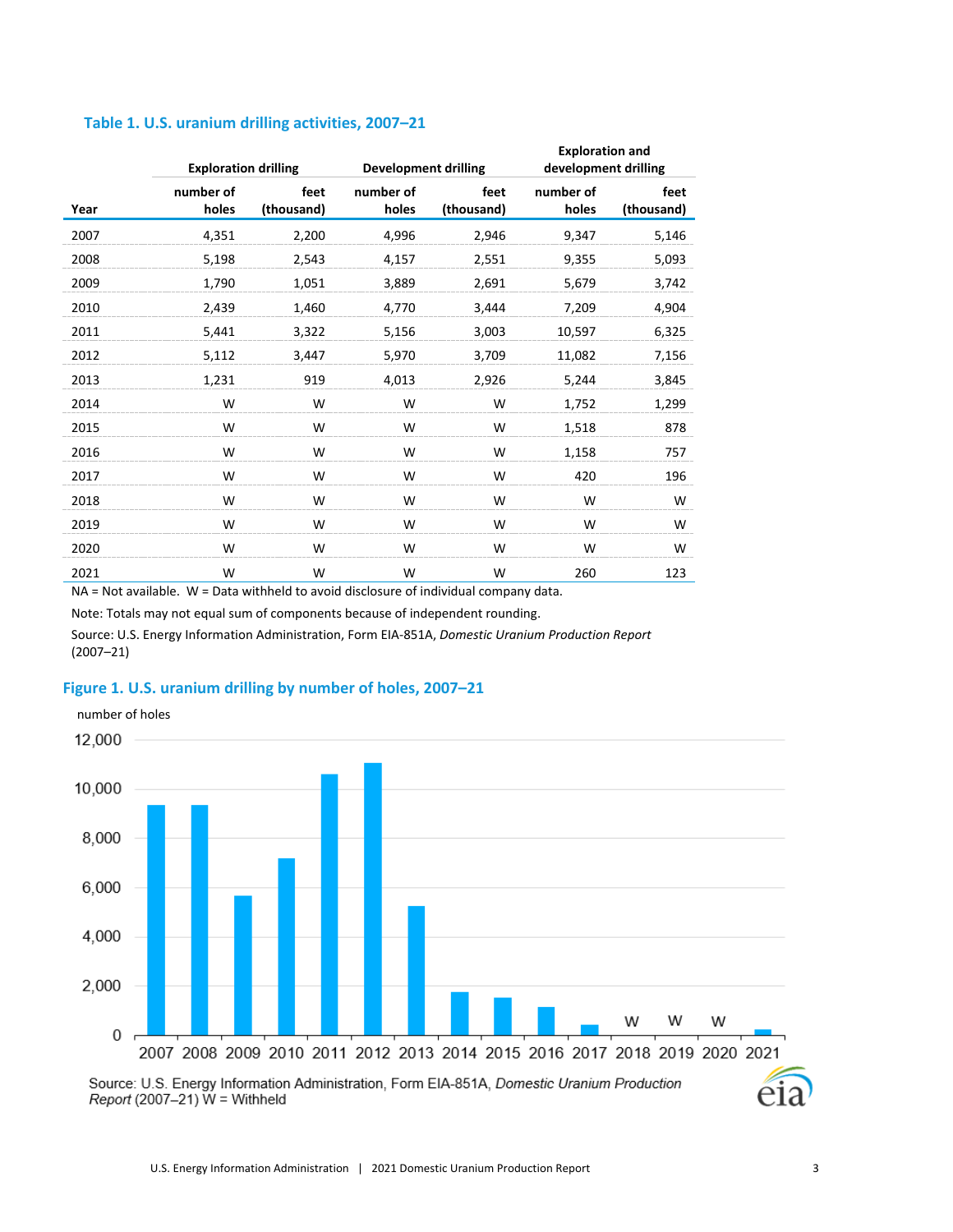## <span id="page-7-0"></span>**Figure 2. U.S. uranium drilling, 2007–21**



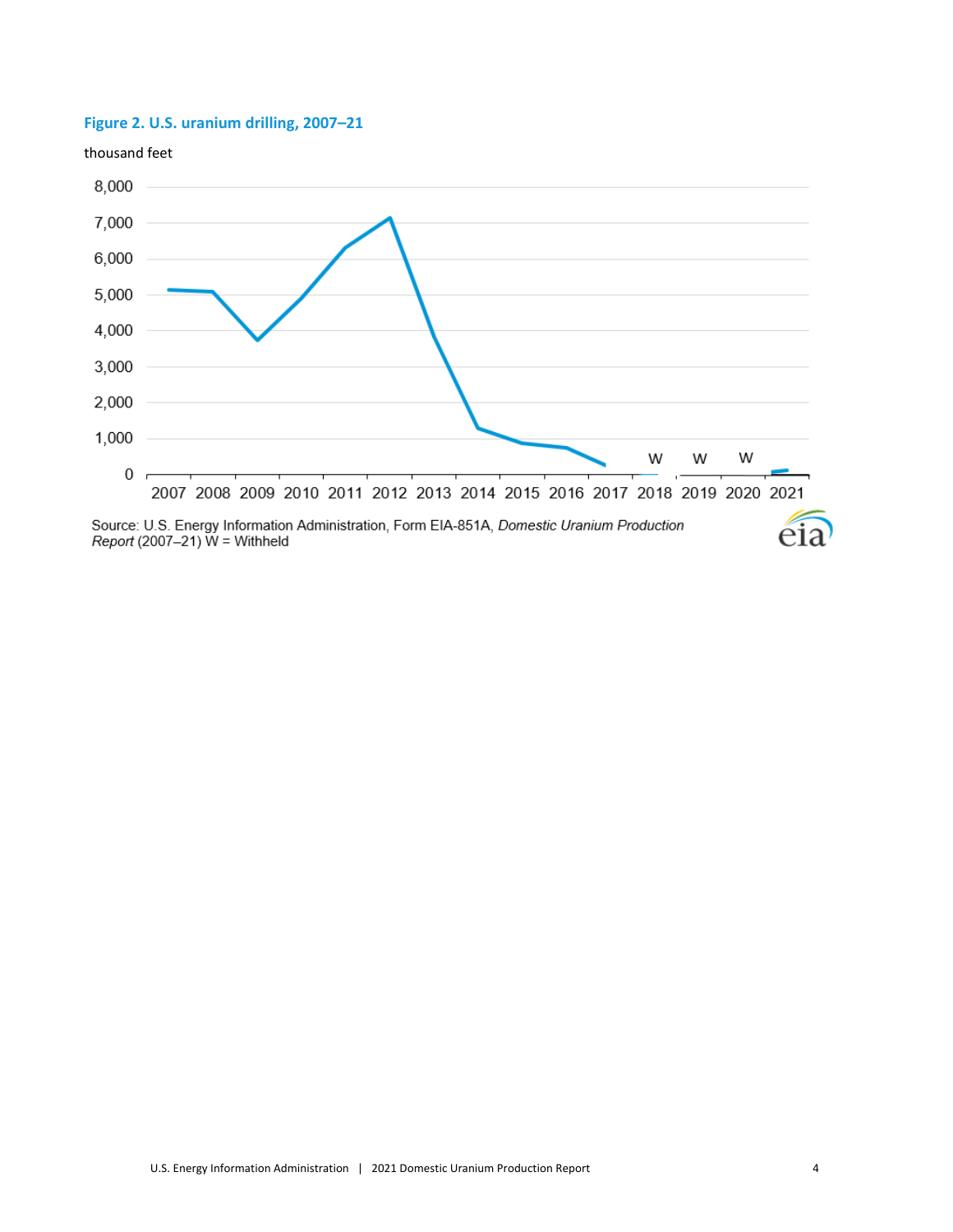#### <span id="page-8-0"></span>**Table 2. U.S. uranium mine production and number of mines and sources, 2007–21**

| <b>Production / mining method</b>          | 2007        | 2008         | 2009           | 2010         | 2011         | 2012        | 2013           | 2014           | 2015           | 2016        | 2017     | 2018     | 2019        | 2020 | 2021        |
|--------------------------------------------|-------------|--------------|----------------|--------------|--------------|-------------|----------------|----------------|----------------|-------------|----------|----------|-------------|------|-------------|
| Underground                                |             |              |                |              |              |             |                |                |                |             |          |          |             |      |             |
| (estimated contained thousand pounds U3O8) | W           | W            | W              | w            | w            | W           | W              | W              | W              | W           | W        | W        | w           | W    | w           |
| Open pit                                   |             |              |                |              |              |             |                |                |                |             |          |          |             |      |             |
| (estimated contained thousand pounds U3O8) | $\mathbf 0$ | 0            | $\mathbf 0$    | 0            | 0            | 0           | 0              | 0              | $\mathbf 0$    | $\mathbf 0$ | $\Omega$ | $\Omega$ | $\Omega$    | 0    |             |
| In-situ recovery                           |             |              |                |              |              |             |                |                |                |             |          |          |             |      |             |
| (thousand pounds U3O8)                     | w           | W            | w              | w            | w            | w           | W              | W              | w              | W           | w        | w        | W           | W    | W           |
| Other <sup>1</sup>                         |             |              |                |              |              |             |                |                |                |             |          |          |             |      |             |
| (thousand pounds U3O8)                     | W           | W            | W              | W            | w            | W           | W              | W              | W              | W           | w        | W        | W           | W    | W           |
| <b>Total mine production</b>               |             |              |                |              |              |             |                |                |                |             |          |          |             |      |             |
| (thousand pounds U3O8)                     | 4,541       | 3,879        | 4,145          | 4,237        | 4,114        | 4,335       | 4,577          | 4,912          | 3,711          | 2,545       | 1,150    | 721      | 174         | W    | 21          |
| <b>Number of operating mines</b>           |             |              |                |              |              |             |                |                |                |             |          |          |             |      |             |
| Underground                                | 6           | 10           | 14             | 4            | 5            | 6           | 3              | $\overline{2}$ | 1              | $\mathbf 0$ | 0        | 0        | -1          | 1    | o           |
| Open pit                                   | $\mathbf 0$ | $\mathbf 0$  | $\mathbf 0$    | $\mathbf 0$  | 0            | $\mathbf 0$ | $\mathbf 0$    | $\mathbf 0$    | $\mathbf 0$    | $\mathbf 0$ | 0        | $\bf{0}$ | $\mathbf 0$ | 0    | $\mathbf 0$ |
| In-Situ leaching                           | -5          | 6            | 4              | 4            | 5            | 5           | 7              | 8              | $\overline{7}$ | 8           | 6        | 6        | 5           | 5    | ٠           |
| Other sources <sup>1</sup>                 | -1          | $\mathbf{1}$ | $\overline{2}$ | $\mathbf{1}$ | $\mathbf{1}$ | 1           | $\overline{2}$ | $\mathbf{1}$   | 1              | 1           | 1        |          | $\mathbf 0$ | 0    | $\mathbf 0$ |
| <b>Total mines and sources</b>             | 12          | 17           | 20             | 9            | 11           | 12          | 12             | 11             | 9              | 9           | 7        |          | 6           | 6    |             |

W = Data withheld to avoid disclosure of individual company data.

<sup>1</sup> Other includes, in various years, mine water, mill site cleanup and mill tailings, and well field restoration as sources of uranium.

Notes: Totals may not equal sum of components because of independent rounding. Table does not include byproduct production and sources.

Source: U.S. Energy Information Administration, Form EIA-851A, Domestic Uranium Production Report (2007-21)

#### <span id="page-8-1"></span>**Table 3. U.S. uranium concentrate production, shipments, and sales, 2007–21**

| Activity at U.S. mills and in-situ-leach plants                            | 2007     | 2008  | 2009  | 2010  | 2011  | 2012  | 2013  | 2014  | 2015  | 2016  | 2017     | 2018        | 2019 | 2020 | 2021 |
|----------------------------------------------------------------------------|----------|-------|-------|-------|-------|-------|-------|-------|-------|-------|----------|-------------|------|------|------|
| Estimated contained U <sub>3</sub> O <sub>8</sub> (thousand pounds)        |          |       |       |       |       |       |       |       |       |       |          |             |      |      |      |
| Ore from underground mines and stockpiles fed to mills 1                   | $\Omega$ | W     | W     | w     | W     | w     | W     | W     | 0     | 0     | $\Omega$ | $\mathbf 0$ | W    | W    | W    |
| Other feed materials <sup>2</sup>                                          | W        | w     | W     | w     | W     | w     | W     | W     | W     | W     | W        | W           | W    | W    | w    |
| <b>Total mill feed</b>                                                     | W        | w     | W     | w     | W     | W     | W     | W     | W     | W     | W        | W           | w    | W    | w    |
| Uranium concentrate produced at U.S. mills                                 |          |       |       |       |       |       |       |       |       |       |          |             |      |      |      |
| (thousand pounds $U_3O_8$ )                                                | W        | W     | W     | W     | W     | W     | W     | W     | w     | W     | W        | W           | W    | W    | W    |
| Uranium concentrate produced at U.S. in-situ-leach plants                  |          |       |       |       |       |       |       |       |       |       |          |             |      |      |      |
| (thousand pounds $U_3O_8$ )                                                | W        | W     | W     | W     | W     | w     | W     | W     | W     | W     | W        | W           | W    | W    | W    |
| Total uranium concentrate production                                       |          |       |       |       |       |       |       |       |       |       |          |             |      |      |      |
| (thousand pounds $U_3O_8$ )                                                | 4,534    | 3,902 | 3,708 | 4,228 | 3,991 | 4,146 | 4,659 | 4,891 | 3,343 | 2,916 | 2,443    | 1,647       | 174  | W    | 21   |
| Total uranium concentrate shipped from U.S. mills and in-situ-leach plants |          |       |       |       |       |       |       |       |       |       |          |             |      |      |      |
| (thousand pounds $U_3O_8$ )                                                | 4,050    | 4,130 | 3,620 | 5,137 | 4.000 | 3,911 | 4,655 | 4.593 | 4.023 | 3,018 | 2,277    | 1.489       | 190  | W    | W    |
| Total uranium concentrate sales by U.S. producers <sup>3</sup>             |          |       |       |       |       |       |       |       |       |       |          |             |      |      |      |
| (thousand pounds $U_3O_8$ )                                                | 3,602    | 3,656 | 2,044 | 2,684 | 2,870 | 3,630 | 4,447 | 4,746 | 3,634 | 2,691 | 1,254    | 1,541       | W    | W    | W    |
| Weighted-average price (dollars per pound U <sub>3</sub> O <sub>8</sub> )  | 42.11    | 43.81 | 36.61 | 37.59 | 52.36 | 49.63 | 44.65 | 39.17 | 42.86 | 38.22 | 41.34    | 32.51       | W    | W    | W    |

W = Data withheld to avoid disclosure of individual company data.

<sup>1</sup> Uranium ore fed to mills in any year can include ore mined and shipped to a mill during the same year, ore that was mined during a previous year and later shipped from mine-site stockpiles, ore obtained from drawdowns stockpiles maintained at a mill site, or a combination of these options.

<sup>2</sup> Includes for various years uranium from mill cleanup, mine water, tailings water, and other materials.

<sup>3</sup> Sales of U.S-origin uranium only.

Notes: Totals may not equal sum of components because of independent rounding.

Source: U.S. Energy Information Administration, Form EIA-851A, *Domestic Uranium Production Report* (2006–20), and Form EIA-858, *Uranium Marketing Annual Survey* (2007–21)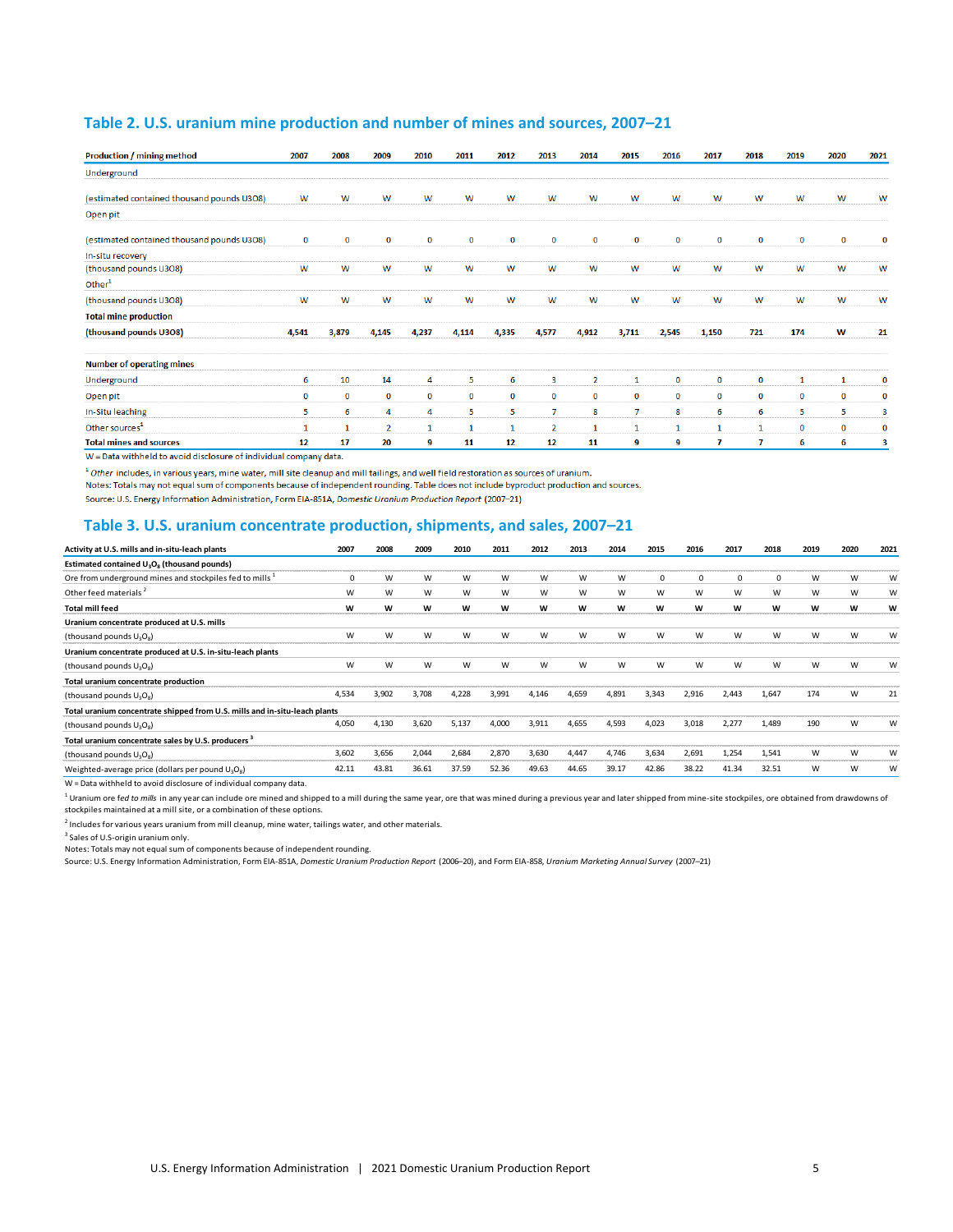### <span id="page-9-0"></span>**Table 4. U.S. uranium mills and heap leach facilities by owner, location, capacity, and operating status at end of the year, 2017–21**

|                                         |                                                                      | County, State    | Capacity                       |                |                |             |                |             |
|-----------------------------------------|----------------------------------------------------------------------|------------------|--------------------------------|----------------|----------------|-------------|----------------|-------------|
| Owner                                   | Mill and heap<br>leach <sup>1</sup> facility name planned locations) | (existing and    | (short tons of<br>ore per day) | 2017           | 2018           | 2019        | 2020           | 2021        |
|                                         | Shootaring Canyon                                                    |                  |                                |                |                |             |                |             |
| Anfield Resources                       | Uranium Mill                                                         | Garfield, Utah   | 750                            | standby        | standby        | standby     | standby        | standby     |
|                                         |                                                                      |                  |                                | operating-     | operating-     |             | operating-     |             |
|                                         |                                                                      |                  |                                | processing     | processing     |             | processing     |             |
| EFR White Mesa LLC                      | White Mesa Mill                                                      | San Juan, Utah   | 2,000                          | alternate feed | alternate feed | standby     | alternate feed | standby     |
| Energy Fuels Wyoming Inc Sheep Mountain |                                                                      | Fremont, Wyoming | 725                            | undeveloped    | undeveloped    | undeveloped | undeveloped    | undeveloped |
| Kennecott Uranium                       |                                                                      |                  |                                |                |                |             |                |             |
| Company/Wyoming Coal                    | Sweetwater                                                           | Sweetwater,      |                                |                |                |             |                |             |
| <b>Resource Company</b>                 | Uranium Project                                                      | Wyoming          | 3.000                          | standby        | standby        | standby     | standby        | standby     |
|                                         |                                                                      |                  |                                |                |                |             |                |             |

**Total Capacity: 6,475**

<sup>1</sup> Heap leach solutions: The separation, or dissolving-out from mined rock, of the soluble uranium constituents by the natural action of percolating a prepared chemical solution through mounded (heaped) rock material. The mounded material usually contains low grade mineralized material and waste rock, which are produced from open pit or underground mines. The solutions are collected after percolation is completed and processed to recover the valued components.

Notes: Capacity for 2021. An operating status of *Operating* indicates the mill usually was producing uranium concentrate at the end of the period.

Source: U.S. Energy Information Administration, Form EIA-851A, *Domestic Uranium Production Report* (2017–21)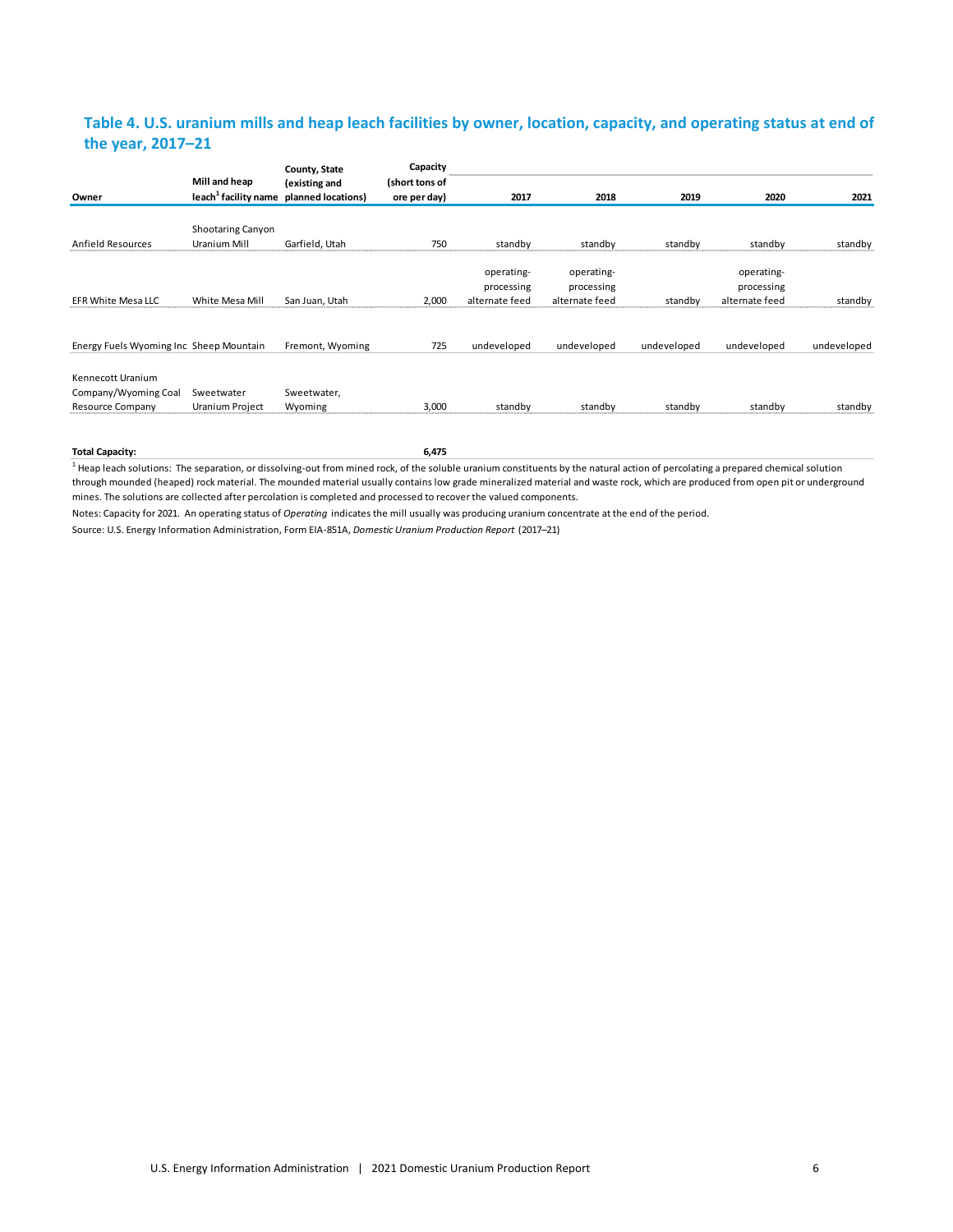### <span id="page-10-0"></span>**Table 5. U.S. uranium in-situ recovery plants by owner, location, capacity, and operating status at end of the year, 2017–21**

| In-situ recovery plant owner name             | In-situ recovery plant                         | County, State (existing capacity (pounds<br>and planned locations) | Production<br>$U_3O_8$ per year) | 2017                                   | 2018                                   | 2019                                   | 2020                                   | 2021                                   |
|-----------------------------------------------|------------------------------------------------|--------------------------------------------------------------------|----------------------------------|----------------------------------------|----------------------------------------|----------------------------------------|----------------------------------------|----------------------------------------|
|                                               | Reno Creek ISR Uranium                         |                                                                    |                                  | partially<br>permitted and             | partially<br>permitted and             | partially<br>permitted and             | permitted and                          | permitted and                          |
| Uranium Energy Corporation Project            |                                                | Campbell, Wyoming                                                  | 2,000,000                        | licensed<br>partially                  | licensed<br>partially                  | licensed<br>partially                  | licensed                               | licensed                               |
| Azarga Uranium Corp                           | Dewey Burdock Project                          | Fall River and Custer,<br>South Dakota                             | 1,000,000                        | permitted and<br>licensed              | permitted and<br>licensed              | permitted and<br>licensed              | permitted and<br>licensed              | permitted and<br>licensed              |
| Cameco                                        | Crow Butte Operation                           | Dawes, Nebraska                                                    | 1,000,000                        | operating                              | operating                              | standby                                | standby                                | standby                                |
| Hydro Resources, Inc.                         | Church Rock                                    | McKinley, New Mexico                                               | 1,000,000                        | partially<br>permitted and<br>licensed | partially<br>permitted and<br>licensed | partially<br>permitted and<br>licensed | partially<br>permitted and<br>licensed | partially<br>permitted and<br>licensed |
| Hydro Resources, Inc.                         | Crownpoint                                     | McKinley, New Mexico                                               | 1,000,000                        | partially<br>permitted and<br>licensed | partially<br>permitted and<br>licensed | partially<br>permitted and<br>licensed | partially<br>permitted and<br>licensed | partially<br>permitted and<br>licensed |
| Lost Creek ISR LLC                            | Lost Creek Project                             | Sweetwater, Wyoming                                                | 2,000,000                        | operating                              | operating                              | operating                              | operating                              | operating                              |
| Mestena Uranium LLC                           | Alta Mesa Project                              | Brooks, Texas                                                      | 1,500,000                        | standby                                | standby                                | standby                                | standby                                | standby                                |
| Pathfinder Mines<br>Corporation               | Pathfinder Shirley Basin                       | Carbon County,<br>Wyoming                                          | 2,000,000                        | developing                             | developing                             | developing                             | permitted and<br>licensed              | permitted and<br>licensed              |
| Power Resources Inc., dba<br>Cameco Resources | Smith Ranch-Highland<br>Operation              | Converse, Wyoming                                                  | 5,500,000                        | operating                              | operating                              | operating                              | operating                              | operating                              |
| Uranium Energy Corporation Plant              | Hobson ISR Processing                          | Karnes, Texas                                                      | 2,000,000                        | standby                                | standby                                | standby                                | standby                                | standby                                |
| Uranium Energy Corporation Uranium Project    | La Palangana ISR                               | Duval, Texas                                                       | 1,000,000                        | standby                                | standby                                | standby                                | standby                                | standby                                |
| Strata Energy Inc                             | Ross CPP                                       | Crook, Wyoming                                                     | 3,000,000                        | operating                              | operating                              | standby                                | standby                                | standby                                |
| URI, Inc. (an enCore Energy<br>company)       | Kingsville Dome                                | Kleberg, Texas                                                     | 1,000,000                        | restoration                            | restoration                            | restoration                            | standby                                | standby                                |
| URI, Inc. (an enCore Energy<br>company)       | Rosita                                         | Duval, Texas                                                       | 1,000,000                        | reclamation                            | reclamation                            | reclamation                            | standby                                | standby                                |
| URI, Inc. (an enCore Energy<br>company)       | Vasquez                                        | Duval, Texas                                                       | 1,000,000                        | restoration                            | restoration                            | restoration                            | reclamation                            | reclamation                            |
| Uranerz Energy Corporation                    | Nichols Ranch ISR Project Campbell, Wyoming    | Johnson and                                                        | 2,000,000                        | operating                              | operating                              | operating                              | standby                                | standby                                |
| Uranium Energy Corporation Uranium Project    | <b>Burke Hollow ISR</b>                        | Bee County, Texas                                                  | 1,000,000                        | partially<br>permitted and<br>licensed | partially<br>permitted and<br>licensed | partially<br>permitted and<br>licensed | permitted and<br>licensed              | permitted and<br>licensed              |
| Uranium Energy Corporation Project            | Goliad ISR Uranium                             | Goliad, Texas                                                      | 1,000,000                        | permitted and<br>licensed              | permitted and<br>licensed              | permitted and<br>licensed              | permitted and<br>licensed              | permitted and<br>licensed              |
| Uranium Energy Corporation Jab and Antelope   |                                                | Sweetwater, Wyoming                                                | 2,000,000                        | developing                             | developing                             | developing                             | developing                             | developing                             |
| Uranium Energy Corporation Moore Ranch        |                                                | Campbell, Wyoming                                                  | 3,000,000                        | permitted and<br>licensed              | permitted and<br>licensed              | permitted and<br>licensed              | permitted and<br>licensed              | permitted and<br>licensed              |
| Uranium Energy Corporation Irigaray)          | Willow Creek Project<br>(Christensen Ranch and | Campbell and<br>Johnson, Wyoming                                   | 1,300,000                        | operating                              | operating                              | standby                                | standby                                | standby                                |

**Total Production Capacity: 36,300,000**

Notes: Production capacity for 2021. An operating status of *Operating* indicates the in-situ recovery plant usually was producing uranium concentrate at the end of the period. Hobson ISR Plant processes uranium concentrate that came from La Palangana. Hobson and La Palangana are part of the same project. ISR stands for in-situ recovery. Christensen Ranch and Irigaray are part of the Willow Creek Project. Uranerz Energy has a tolling arrangement with Cameco Resources. Uranium is first processed at the Nichols Ranch plant and then transported to the Smith Ranch-Highland Operation plant for final processing into Uranerz's uranium concentrate. CPP = central processing plant.

Source: U.S. Energy Information Administration, Form EIA-851A, *Domestic Uranium Production Report* (2017–21)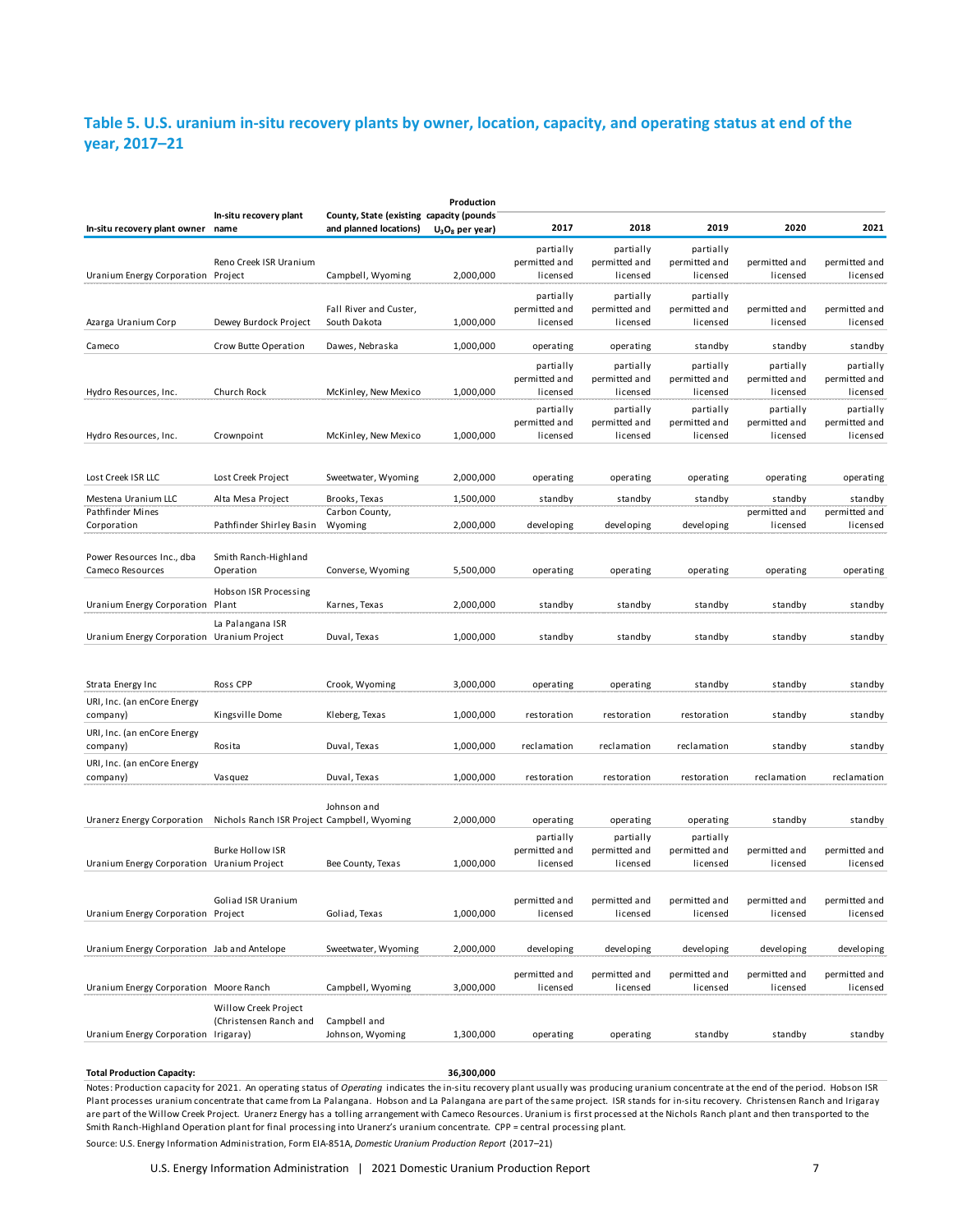<span id="page-11-0"></span>

| Table 6. Employment in the U.S. uranium production industry by category, 2007–21 |  |  |  |  |
|----------------------------------------------------------------------------------|--|--|--|--|
|----------------------------------------------------------------------------------|--|--|--|--|

person-years

| Year | <b>Exploration</b> | <b>Mining</b> | <b>Milling</b> | Processing | Reclamation | <b>Total</b> |
|------|--------------------|---------------|----------------|------------|-------------|--------------|
| 2007 | 375                | 378           | 107            | 216        | 155         | 1,231        |
| 2008 | 457                | 558           | W              | W          | 154         | 1,563        |
| 2009 | 175                | 441           | W              | W          | 162         | 1,096        |
| 2010 | 211                | 400           | W              | W          | 125         | 1,073        |
| 2011 | 208                | 462           | W              | W          | 102         | 1,191        |
| 2012 | 161                | 462           | W              | W          | 179         | 1,196        |
| 2013 | 149                | 392           | W              | W          | 199         | 1,156        |
| 2014 | 86                 | 246           | W              | W          | 161         | 787          |
| 2015 | 58                 | 251           | W              | W          | 116         | 625          |
| 2016 | 38                 | 255           | W              | W          | 98          | 560          |
| 2017 | 50                 | 136           | W              | W          | 100         | 424          |
| 2018 | 27                 | 110           | W              | W          | 138         | 372          |
| 2019 | 40                 | 48            | W              | W          | 110         | 265          |
| 2020 | W                  | W             | W              | W          | W           | 225          |
| 2021 | 42                 | 32            | 0              | 52         | 82          | 207          |

W = Data withheld to avoid disclosure of individual company data.

Note: Totals may not equal sum of components because of independent rounding. A large, one-time reclamation project needed to be withheld and was not included in 2016 data.

Source: U.S. Energy Information Administration, Form EIA-851A, *Domestic Uranium Production Report* (2007–21)



#### <span id="page-11-1"></span>**Figure 3. Employment in the U.S. uranium production industry by category, 2007–21**

Source: U.S. Energy Information Administration: Form EIA-851A, Domestic Uranium Production Report (2007-2021)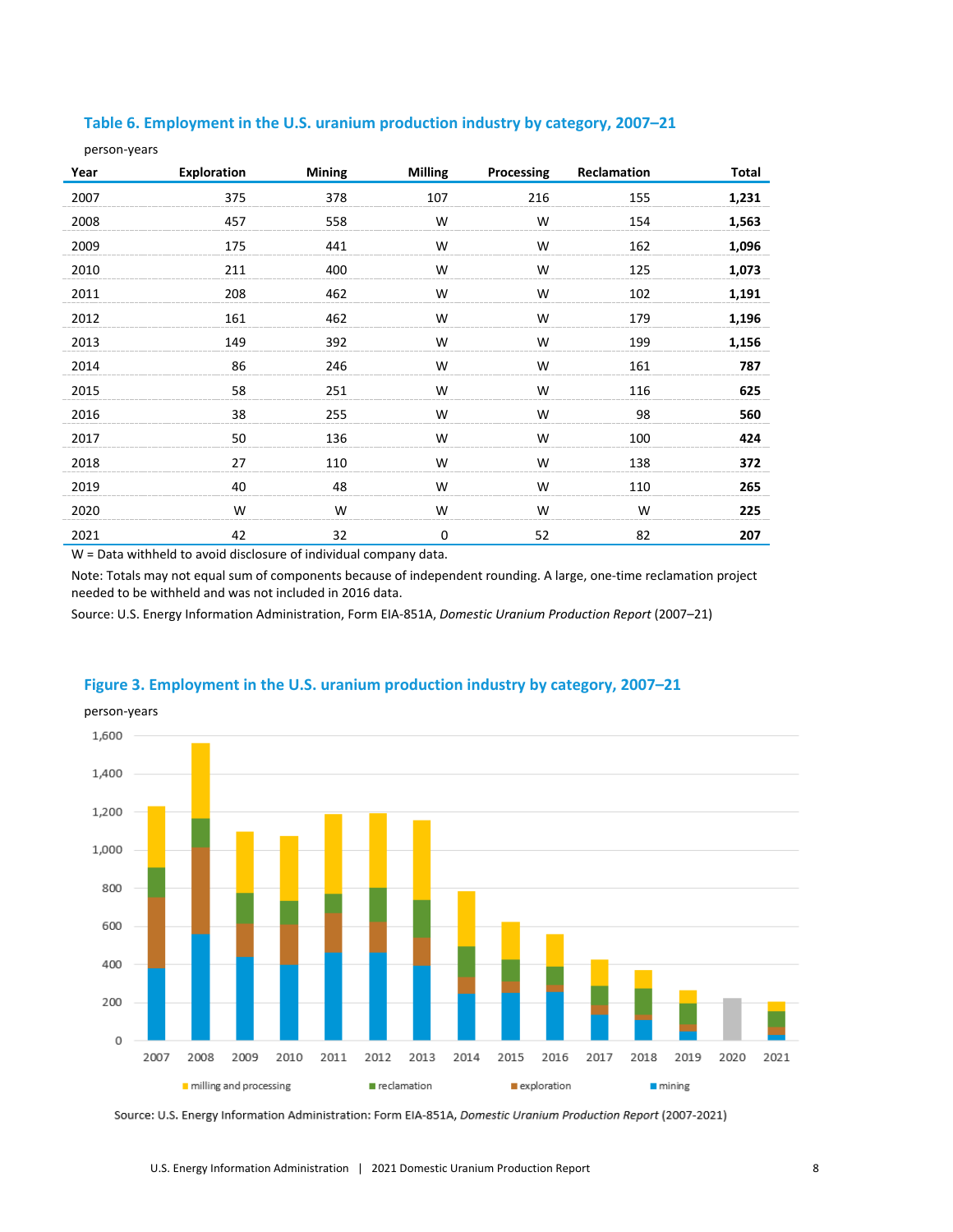#### <span id="page-12-0"></span>**Table 7. Employment in the U.S. uranium production industry by state, 2007–21**

| person-years                       |                                   |      |       |          |                               |       |       |      |                                     |                                         |                                 |                                            |                                       |      |      |
|------------------------------------|-----------------------------------|------|-------|----------|-------------------------------|-------|-------|------|-------------------------------------|-----------------------------------------|---------------------------------|--------------------------------------------|---------------------------------------|------|------|
| State(s)                           | 2007                              | 2008 | 2009  | 2010     | 2011                          | 2012  | 2013  | 2014 | 2015                                | 2016                                    | 2017                            | 2018                                       | 2019                                  | 2020 | 2021 |
| Wyoming                            | 245                               | 301  | 308   | 348      | 424                           | 512   | 531   | 416  | 343                                 | 323                                     | 245                             | 197                                        | 146                                   | 112  |      |
| Colorado and Texas                 | 557<br>was now entered with the t | 696  | 340   | 292      | 331<br>was sensor was not not | 248   | 198   | 105  | 79<br>was not source was not source | 61<br>and we would will six workers and | 46<br>was not was sourced was a | 54<br><b>CONTRACTOR</b> WAS IMPOUNDED BEEN | 44<br><b>CONTRACTOR</b> AND MOVE WITH | 42   | 58   |
| Nebraska and New Mexico            | 149                               | 160  | 159   | 134      | 127                           |       |       | W    | W                                   | W<br>----------                         | 56<br>the same and company was  | 36                                         | 48<br>---------                       | 46   | w    |
| Arizona, Utah, and Washington      | 245                               | 360  | 273   | 281      | w                             |       |       | W    | w                                   | W                                       | W                               | w                                          | W                                     | w    | W    |
| Alaska, Michigan, Nevada, and      |                                   |      |       |          |                               |       |       |      |                                     |                                         |                                 |                                            |                                       |      |      |
| South Dakota                       |                                   | 30   | W     | <b>W</b> | M                             |       |       |      |                                     |                                         | w                               | w                                          | W                                     |      |      |
| California, Montana, North Dakota, |                                   |      |       |          |                               |       |       |      |                                     |                                         |                                 |                                            |                                       |      |      |
| Oklahoma, Oregon, Utah, and        |                                   |      |       |          |                               |       |       |      |                                     |                                         |                                 |                                            |                                       |      |      |
| Virginia                           |                                   | 17   | W     | W        | W                             | w     |       | w    | W                                   | w                                       | w                               | w                                          | W                                     | w    |      |
| Total                              | . 231                             | .563 | 1.096 | 1.073    | 1.191                         | 1.196 | 1.156 | 787  | 625                                 | 560                                     | 424                             | 372                                        | 265                                   | 225  | 207  |
|                                    |                                   |      |       |          |                               |       |       |      |                                     |                                         |                                 |                                            |                                       |      |      |

W = Data withheld to avoid disclosure of individual company data.

Note: Totals may not equal sum of components because of independent rounding.

Source: U.S. Energy Information Administration, Form EIA-851A, *Domestic Uranium Production Report* (2007–21)

#### <span id="page-12-1"></span>**Table 8. U.S. uranium expenditures, 2007–21**

million dollars

|      |                       |                         |            |      | Land and other <sup>3</sup> |             |                     |
|------|-----------------------|-------------------------|------------|------|-----------------------------|-------------|---------------------|
|      |                       |                         | total land |      |                             |             | <b>Total</b>        |
| Year | Drilling <sup>1</sup> | Production <sup>2</sup> | and other  | land | exploration                 | reclamation | <b>Expenditures</b> |
| 2007 | 67.5                  | 90.4                    | 178.2      | 77.7 | 50.3                        | 50.2        | 336.2               |
| 2008 | 81.9                  | 221.2                   | 164.4      | 65.2 | 50.2                        | 49.1        | 467.6               |
| 2009 | 35.4                  | 141.0                   | 104.0      | 17.3 | 24.2                        | 62.4        | 280.5               |
| 2010 | 44.6                  | 133.3                   | 99.5       | 20.2 | 34.5                        | 44.7        | 277.3               |
| 2011 | 53.6                  | 168.8                   | 96.8       | 19.6 | 43.5                        | 33.7        | 319.2               |
| 2012 | 66.6                  | 186.9                   | 99.4       | 16.8 | 33.3                        | 49.3        | 352.9               |
| 2013 | 49.9                  | 168.2                   | 90.6       | 14.6 | 21.6                        | 54.4        | 308.7               |
| 2014 | 28.2                  | 137.6                   | 74.0       | 11.6 | 10.7                        | 51.7        | 239.7               |
| 2015 | 28.7                  | 118.5                   | 76.2       | 12.1 | 4.7                         | 59.4        | 223.5               |
| 2016 | 22.3                  | 98.0                    | 49.6       | 9.9  | 2.5                         | 37.2        | 169.9               |
| 2017 | 4.0                   | 78.3                    | 40.2       | 8.9  | 3.7                         | 27.7        | 122.5               |
| 2018 | W                     | 65.9                    | W          | W    | W                           | W           | 108.8               |
| 2019 | W                     | 38.0                    | W          | W    | W                           | W           | 81.0                |
| 2020 | W                     | 40.0                    | W          | W    | W                           | W           | 87.0                |
| 2021 | W                     | 29.2                    | W          | 8.6  | W                           | W           | 72.5                |

NA = Not available. W = Data withheld to avoid disclosure of individual company data.

<sup>1</sup> Drilling: All expenditures directly associated with exploration and development drilling.

<sup>2</sup> Production: All expenditures for mining, milling, processing of uranium, and facility expense.

<sup>3</sup> Land and Other: All expenditures for land; geological research; geochemical and geophysical surveys; costs incurred by field personnel in the course of exploration, reclamation, and restoration work; and overhead and administrative charges directly associated with supervising and supporting field activities.

Notes: Expenditures are in nominal U.S. dollars. Totals may not equal sum of components because of independent rounding. Source: U.S. Energy Information Administration, Form EIA-851A, *Domestic Uranium Production Report* (2007–21).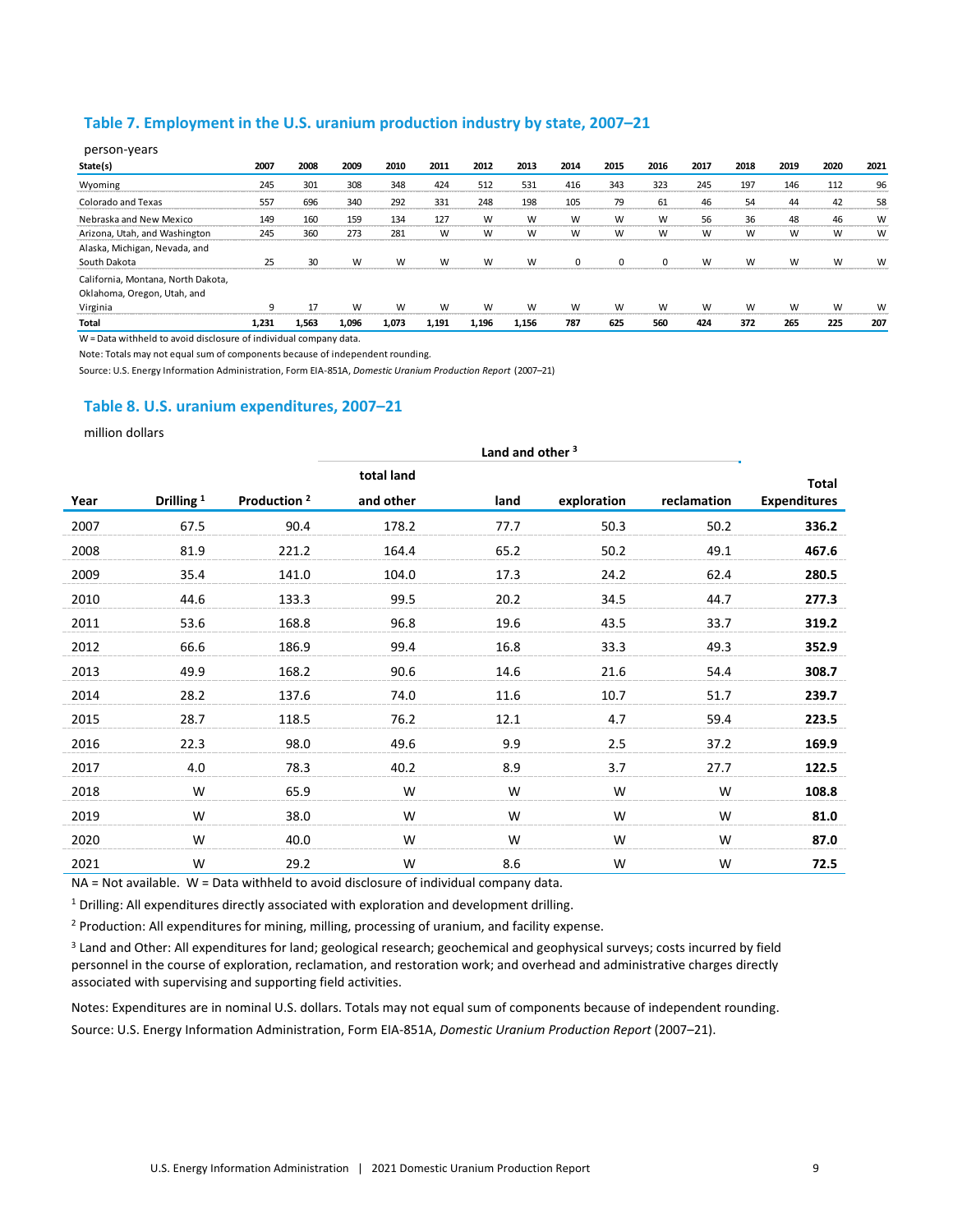

## <span id="page-13-0"></span>**Figure 4. U.S. uranium expenditures, 2007–21**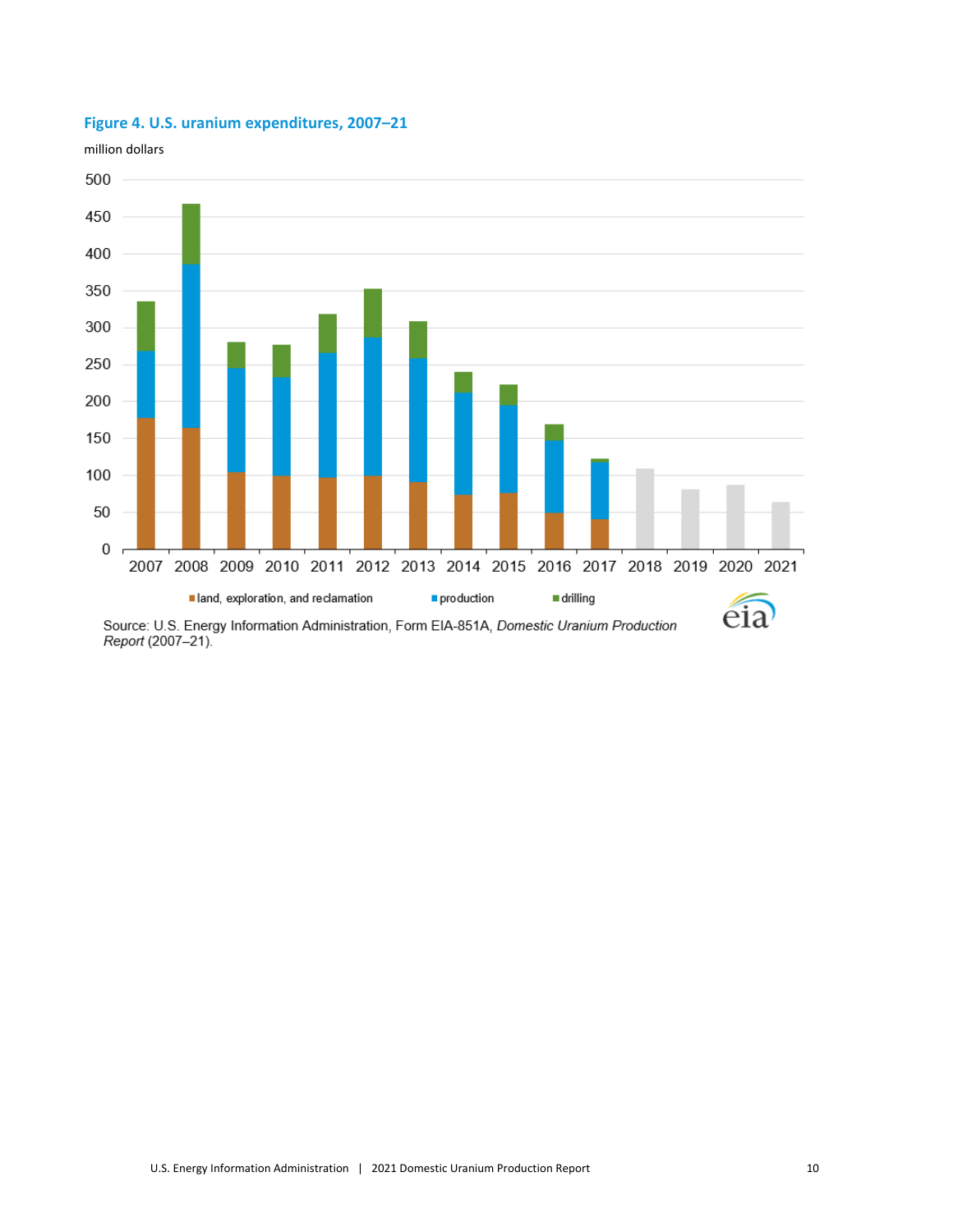## <span id="page-14-0"></span>**Table 9. Summary production statistics of the U.S. uranium industry, 2007–21**

| Year | <b>Exploration and</b><br>development<br>surface drililng<br>million feet | <b>Exploration and</b><br>development<br>drilling<br>expenditures <sup>1</sup><br>million dollars | Mine production of<br>uranium<br>million pounds $U_3O_8$ | Uranium concentrate<br>production<br>million pounds $U_3O_8$ | Uranium concentrate<br>shipments<br>million pounds $U_3O_8$ | Employment<br>person-years |
|------|---------------------------------------------------------------------------|---------------------------------------------------------------------------------------------------|----------------------------------------------------------|--------------------------------------------------------------|-------------------------------------------------------------|----------------------------|
| 2007 | 5.1                                                                       | 67.5                                                                                              | 4.5                                                      | 4.5                                                          | 4.0                                                         | 1,231                      |
| 2008 | 5.1                                                                       | 81.9                                                                                              | 3.9                                                      | 3.9                                                          | 4.1                                                         | 1,563                      |
| 2009 | 3.7                                                                       | 35.4                                                                                              | 4.1                                                      | 3.7                                                          | 3.6                                                         | 1,096                      |
| 2010 | 4.9                                                                       | 44.6                                                                                              | 4.2                                                      | 4.2                                                          | 5.1                                                         | 1,073                      |
| 2011 | 6.3                                                                       | 53.6                                                                                              | 4.1                                                      | 4.0                                                          | 4.0                                                         | 1,191                      |
| 2012 | 7.2                                                                       | 66.6                                                                                              | 4.3                                                      | 4.1                                                          | 3.9                                                         | 1,196                      |
| 2013 | 3.8                                                                       | 49.9                                                                                              | 4.6                                                      | 4.7                                                          | 4.7                                                         | 1,156                      |
| 2014 | 1.3                                                                       | 28.2                                                                                              | 4.9                                                      | 4.9                                                          | 4.6                                                         | 787                        |
| 2015 | 0.9                                                                       | 28.7                                                                                              | 3.7                                                      | 3.3                                                          | 4.0                                                         | 625                        |
| 2016 | 0.8                                                                       | 22.3                                                                                              | 2.5                                                      | 2.9                                                          | 3.0                                                         | 560                        |
| 2017 | 0.2                                                                       | 4.0                                                                                               | 1.2                                                      | 2.4                                                          | 2.3                                                         | 424                        |
| 2018 | W                                                                         | W                                                                                                 | 0.7                                                      | 1.6                                                          | 1.5                                                         | 372                        |
| 2019 | W                                                                         | W                                                                                                 | 0.2                                                      | 0.2                                                          | 0.2                                                         | 265                        |
| 2020 | W                                                                         | W                                                                                                 | W                                                        | W                                                            | W                                                           | 225                        |
| 2021 | 0.1                                                                       | W                                                                                                 | 0.02                                                     | 0.02                                                         | W                                                           | 207                        |

W = Data withheld to avoid disclosure of individual company data.

<sup>1</sup> Expenditures are in nominal U.S. dollars.

Note: A large, one-time reclamation project needed to be withheld and was not included in 2016 data.

Source: U.S. Energy Information Administration, 2007-2021 data from Form EIA-851A, *Domestic Uranium Production Report* (2007–21)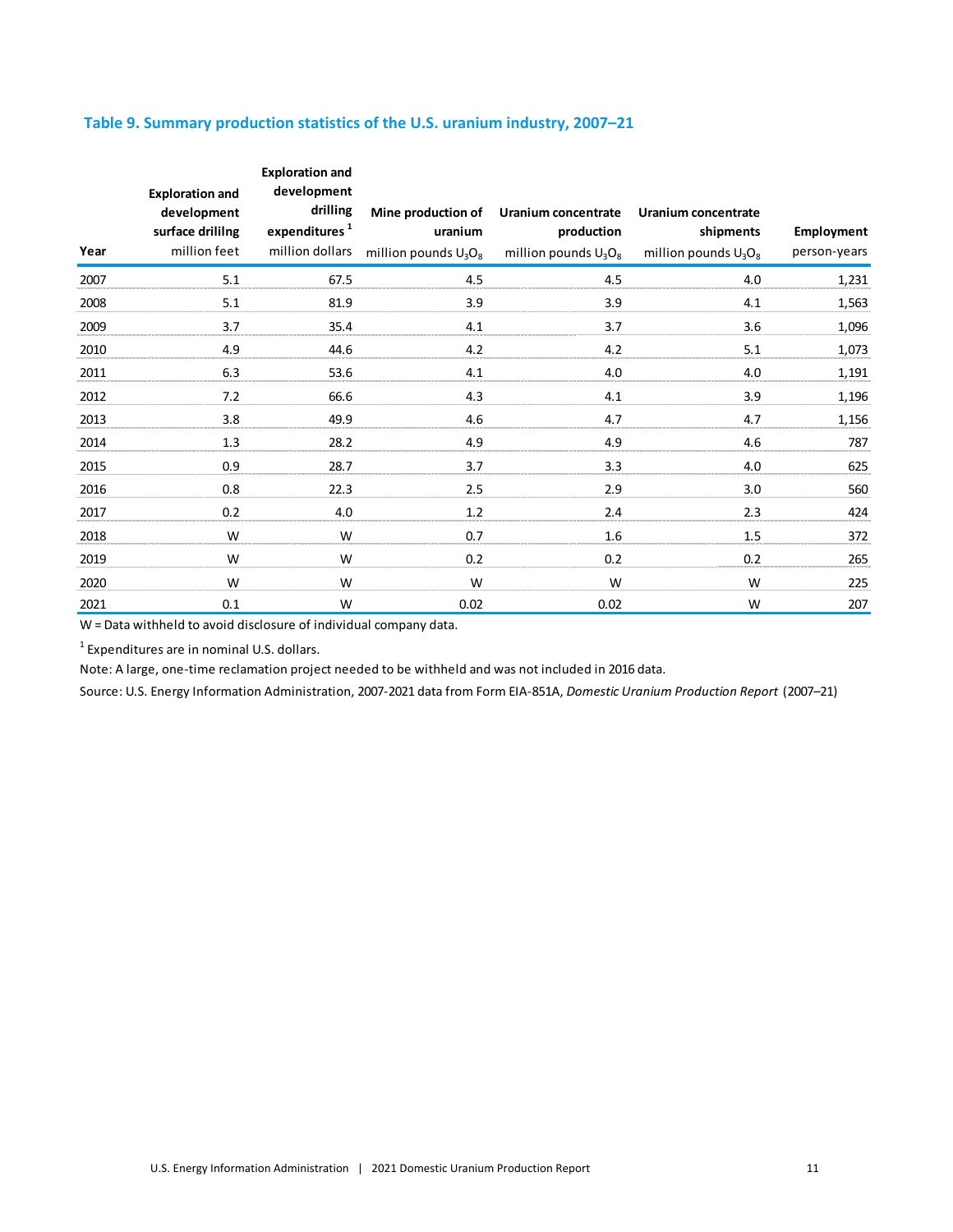<span id="page-15-0"></span>

million pounds  $U_3O_8$ 



## **Figure 6. U.S. uranium concentrate production and shipments, 2007–21**

<span id="page-15-1"></span>

#### <span id="page-15-2"></span>**Figure 7. Employment in the U.S. uranium production industry, 2007–21**

person-years